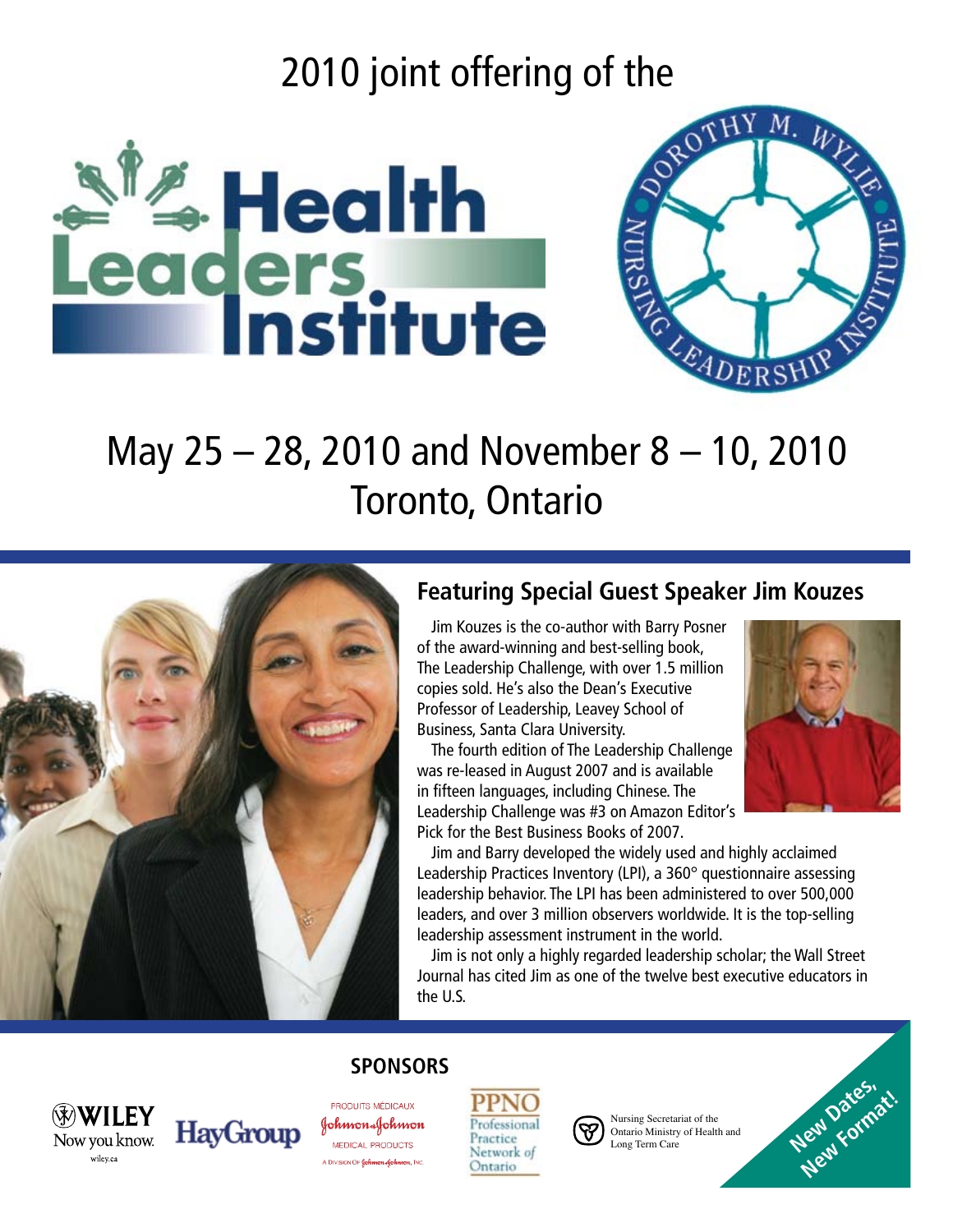## **A Unique Health Care Leadership Development Experience**

#### **Participants at previous Institutes are unanimous in their support for the program and the seven day learning experience**

"A phenomenal venue for gaining and sharing leadership theory and passion."

*Helga Bryant, Vice President and CNO, Winnipeg Health Sciences Centre*

"I have come from the HLI education opportunity feeling energized, more capable, and richer, helping me substantially in my life-long leadership journey."

*Mike Kampen, Chief of Respiratory Therapy Practice, Hamilton Health Sciences Centre*

### **WHY YOU SHOULD PARTICIPATE IN THIS EXCITING LEADERSHIP OPPORTUNITY**

#### **Purpose Of The Institute**

- Inspire and support health care leaders across sectors and disciplines
- Develop core leadership competencies appropriate to today's dynamic and complex environment
- Promote collaborative client-centred practice
- Apply key concepts in real-life situations through experiential learning
- Assess personal leadership competencies and develop individual learning plans

#### **FEATURING SPECIAL GUEST FACULTY**



**Bonnie Fleming-Carroll** is the Associate Chief of Nursing & Inter-Professional Education at the Hospital for Sick Children. She is cross appointed with the University of Toronto, Bloomberg Faculty of Nursing and has been collaborating with the UofT Office of IPE to develop a framework for interprofessional core competencies for Pre-Licensure Health Science students. As an Advanced Practice Nurse, Bonnie maintains a clinical practice working with children with severe asthma and their families. She has developed expertise in diversity, family-centred care, care guideline/ pathway development, leadership, recruitment and retention and healthy work environment, and is involved in a number of externally funded research projects.



**David Brownstone** is an Academic and Clinical Specialist in the Department of Social Work at the Hospital for Sick Children, a role that entails supervision of social work staff, as well as involvement in various hospital initiatives to enhance psychosocial care. David is a member of the Diversity in Action committee at SickKids, and still practices as a social worker in the Paediatric Brain Tumour Program. His research focuses on the experiences and strategies to support families of children with brain tumours, specifically during end of life care. Prior to SickKids, David worked in a number of community organizations, as a therapist, educator and community program developer.



**Kathleen M. MacMillan** is currently the Dean, School of Health Sciences, Humber Institute of Technology and Advanced Learning in Toronto. Kathleen was the first Provincial Chief Nursing Officer for Ontario from 1999-2001, and in this role she led the implementation, monitoring and evaluation of the province's Nursing Strategy and Nursing Task Force recommendations. Prior to her current position, Kathleen was the Executive Director, First Nations & Inuit Health Branch of Health Canada.

#### **Key Features**

- Evidence-based conceptual framework
- Expert facilitators
- Current and relevant quest faculty
- Experiential learning design
- Team registration
- Home-based change initiatives
- Four-day primary session, with a three-day reinforcing follow-up session
- Superb residential setting.



**Rick Lash** is the Hay Group Director of the North American Leadership and Talent Practice. Rick holds a doctorate in psychology and is a registered psychologist and a certified executive coach. He has over 20 years of experience in the design and implementation of organizational change interventions which increase performance at the individual, team and corporate level and is widely recognized as an expert in creating cultures of continuous learning and developing emotional intelligence. Rick is also a regular conference presenter who has also written several articles for the Globe and Mail's Careers section.



**Jacoba Lilius** is cross-appointed in the School of Policy Studies and School of Business at Queen's University, where she teaches graduate level courses in Organizational Theory and Health Care Management. As part of a research collaboration with members of the Compassion-Lab, Jacoba has developed a stream of research toward understanding the form and impact of compassion in work organizations. Her recent work centers around the mechanisms through which people manage the relational challenges inherent in human service work, as well as subsequent implications for organizational performance outcomes.

"A wonderful, positive, energetic learning experience that came just at the right time when I felt I was floundering. It renewed my hopes and skills."

*Judy Houston, Clinical Manager, Chatham-Kent Health Alliance*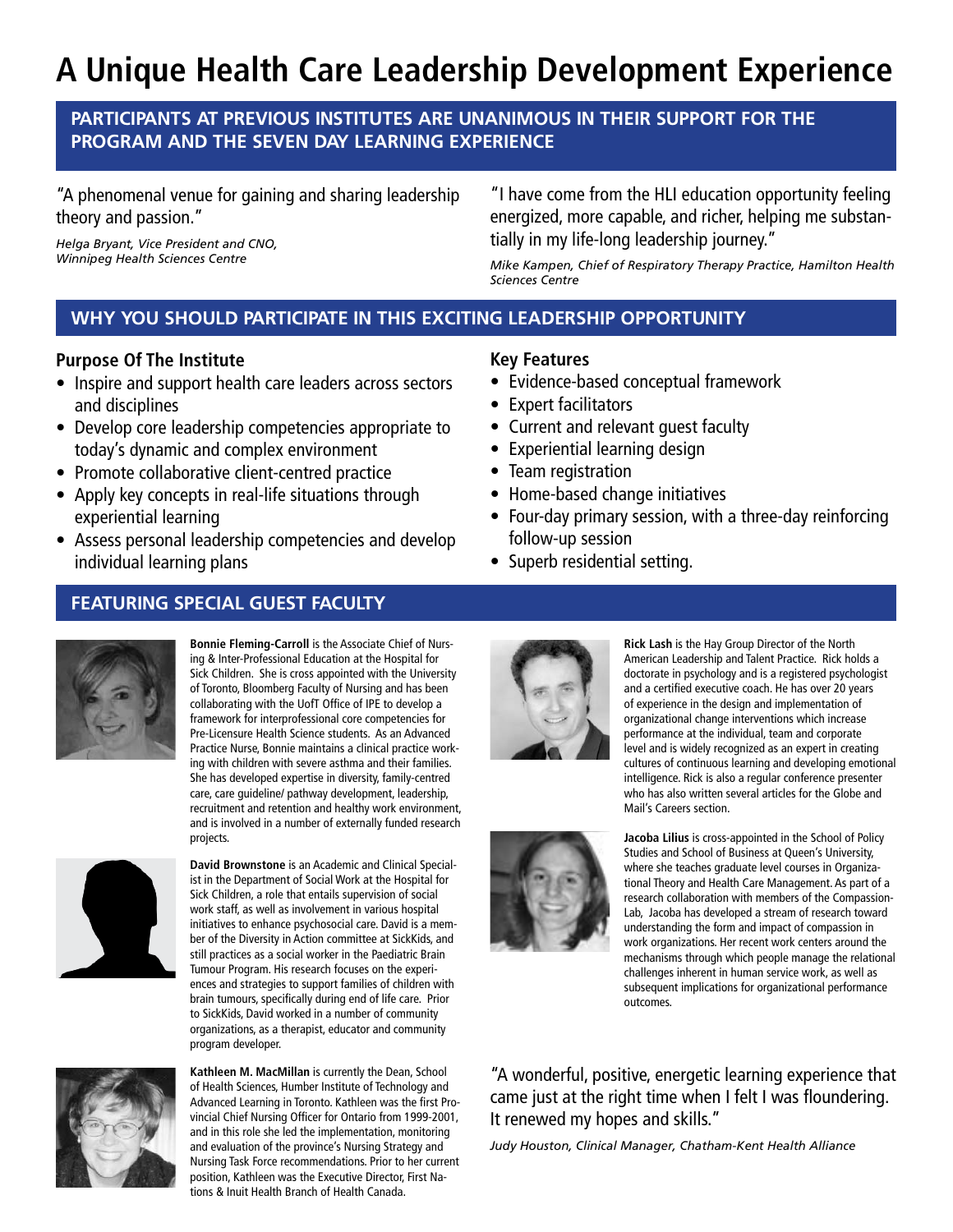#### **AN OVERVIEW OF** *YOUR* **LEARNING EXPERIENCE**

"A wonderful opportunity to encounter true leaders and visionaries in the health care field. It is both an instructive and interactive experience which challenges leaders to see the possibilities rather than the barriers."

*Lori Issenman, Chief of Social Work Practice, Hamilton Health Sciences Centre*

| <b>Week Long Session</b>                                                                                                                       |                                                                                                              |                                                                                                                                                                                                          |                                                                                                        | Follow-up Session                                                                                                                                                                                          |                                                                                                                                                |                                                                                                                                                                                                          |
|------------------------------------------------------------------------------------------------------------------------------------------------|--------------------------------------------------------------------------------------------------------------|----------------------------------------------------------------------------------------------------------------------------------------------------------------------------------------------------------|--------------------------------------------------------------------------------------------------------|------------------------------------------------------------------------------------------------------------------------------------------------------------------------------------------------------------|------------------------------------------------------------------------------------------------------------------------------------------------|----------------------------------------------------------------------------------------------------------------------------------------------------------------------------------------------------------|
| May 25                                                                                                                                         | May 26                                                                                                       | May 27                                                                                                                                                                                                   | May 28                                                                                                 | November 8                                                                                                                                                                                                 | November 9                                                                                                                                     | November 10                                                                                                                                                                                              |
| Welcome &<br>Introduction                                                                                                                      | Leadership<br><b>Competencies</b>                                                                            | <b>Community Meeting</b>                                                                                                                                                                                 | Use of Self -<br><b>Emotional</b>                                                                      | Reconnecting                                                                                                                                                                                               | <b>Community Meeting</b>                                                                                                                       | <b>Community Meeting</b>                                                                                                                                                                                 |
| • Overview of<br>Conceptual<br>Framework<br>$\bullet$ MBTI                                                                                     | Jim Kouzes<br>• Personal Best<br>• Participants'<br>Leadership Practices<br>Inventory                        | <b>Inspiring Shared</b><br>Vision - Culture of<br><b>Excellence</b><br>• What comprises<br><b>Excellence in Client-</b><br><b>Centred Care?</b><br>• Building a Vision<br>and a Culture of<br>Excellence | Intelligence<br><b>Rick Lash</b><br>• Emotional<br>Intelligence<br>• Personal El<br>Leadership Journey | <b>Appreciative Inquiry</b><br>of Leadership<br>• Use Appreciative<br>lens to reconnect<br>with Leadership<br><b>Practices</b>                                                                             | <b>Building High</b><br><b>Functioning Teams</b><br>• Five dysfunctions of<br>teams<br>• Strategies to turn<br>dysfunction into<br>performance | <b>Complexity and</b><br><b>Leadership Practices</b><br>• Principles of<br><b>Complex Adaptive</b><br>Systems<br>• Strategies leaders<br>can use to manage<br>Complexities,<br>Polarities &<br>Ambiguity |
| Lunch                                                                                                                                          | Lunch                                                                                                        | Lunch                                                                                                                                                                                                    | Lunch                                                                                                  | Lunch                                                                                                                                                                                                      | Lunch                                                                                                                                          | Lunch                                                                                                                                                                                                    |
| Introduction to<br>Change<br>Leadership<br>Change Initiative<br>Focusing the Project<br>• Introduction<br>• Dyad work<br>• Individual Coaching | Leadership<br><b>Competencies</b><br>Jim Kouzes<br>• Five Practices<br>• Building Leadership<br>Competencies | <b>Change Initiative</b><br><b>Engaging Others</b><br><b>Change Initiative</b><br><b>Managing the</b><br>Project                                                                                         | <b>Personal Leadership</b><br><b>Development Plan</b>                                                  | <b>Client-Centred Care</b><br>and<br>Interprofessional<br><b>Practice</b><br>Bonnie<br>Fleming-Carroll &<br>David Brownstone<br>• One organization's<br>experience<br>• Strategies to<br>advance CCC & IPP | <b>Personal Leadership</b><br><b>Development Plan</b><br><b>Revisited</b><br><b>Change Initiative</b><br>Marketplace                           | <b>Closing Keynote</b><br>Kathleen MacMillan<br><b>Closing Ceremony</b>                                                                                                                                  |
| <b>Personal Time/Fitness</b><br>& Dinner                                                                                                       | <b>Personal Time/Fitness</b><br>& Dinner                                                                     | <b>Personal Time/Fitness</b><br>& Dinner                                                                                                                                                                 | <b>Travel Home</b>                                                                                     | <b>Personal Time/Fitness</b><br>& Dinner                                                                                                                                                                   | <b>Dinner</b>                                                                                                                                  | <b>Travel Home</b>                                                                                                                                                                                       |
| <b>Change Initiative</b><br><b>Being Strategic</b>                                                                                             | <b>Social Evening</b>                                                                                        | <b>Encouraging the</b><br><b>Heart: Compassion</b><br>in the Workplace<br>Jacoba Lilius                                                                                                                  |                                                                                                        | <b>Revisiting Personal</b><br><b>Development Plans</b>                                                                                                                                                     | <b>Social Evening</b>                                                                                                                          |                                                                                                                                                                                                          |

Generally, morning sessions will run from 8:30AM - 12:00 noon; afternoon sessions 1:00 - 4:15PM; evening sessions 7:00 - 8:30PM. Any changes will be announced in advance.

"The DMW-NLI is a retreat for the nurse leaders' soul; it allows time for self-reflection, refocusing, networking and rejuvenation. I feel a sense of clarity, energy and empowerment to head back to my organization".

*Melissa Dougherty, Director Professional Practice, Queensway Carleton Hospital*

"What a truly phenomenal experience! I learned, laughed, and am re-energized to tackle my work responsibilities."

*Carole Moore, VP Organizational Effectiveness, Markham Stouffville Hospital*



The HLI and DMW-NLI have signed a Strategic Alliance with CCHSE which provides the following benefits to institute graduates.

- For individuals who meet the eligibility requirements and wish to pursue their Certified Health Executive (CHE) status: a reduced fee; 10 MOC ll credits & the possibility of using the home-based change initiative as the basis for one of Self- Directed Learning papers.
- For individuals who already hold the CHE/FCCHSE designation, 10 MOC II credits.